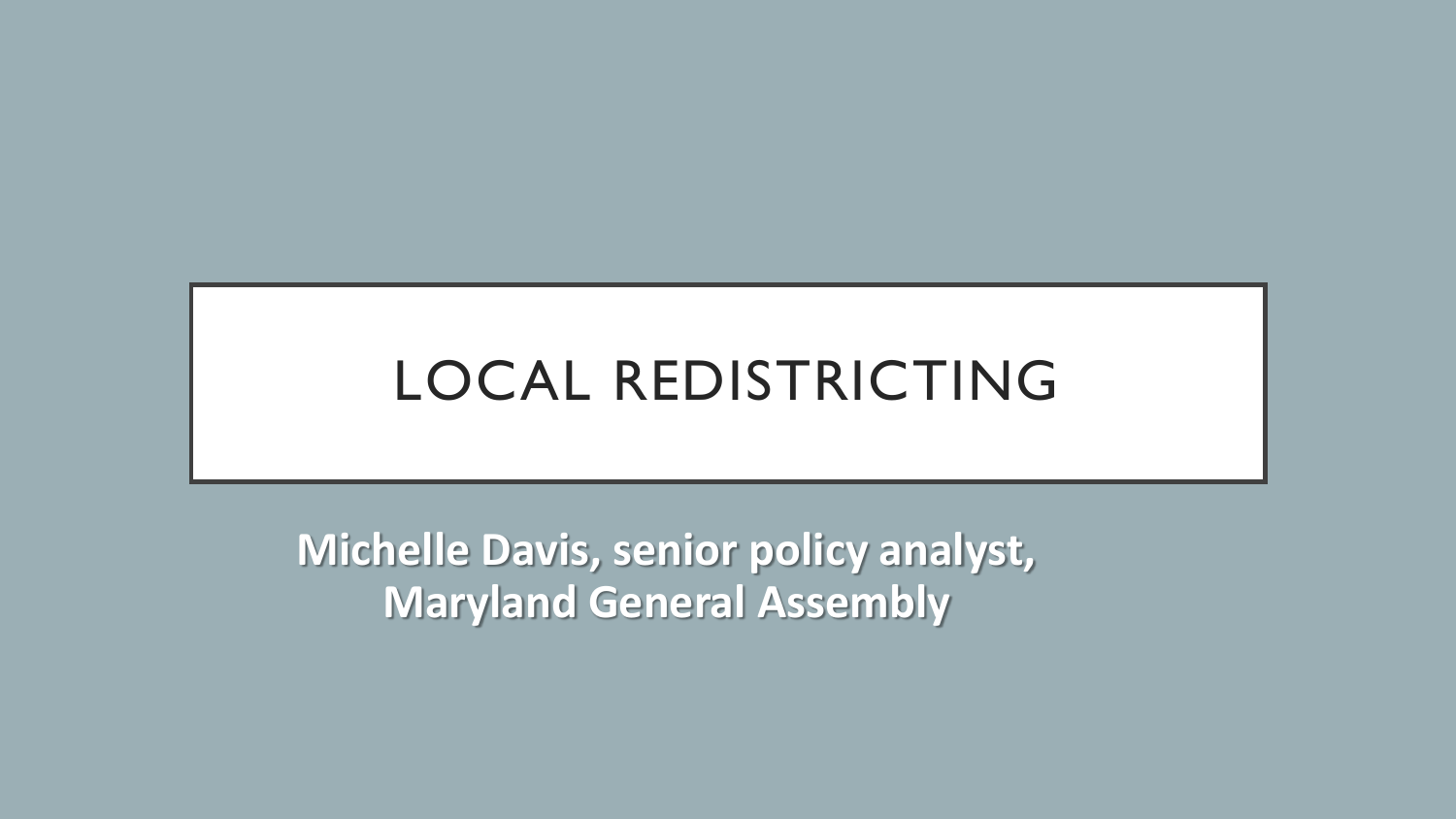#### 5 CHALLENGES FOR LOCAL JURISDICTIONS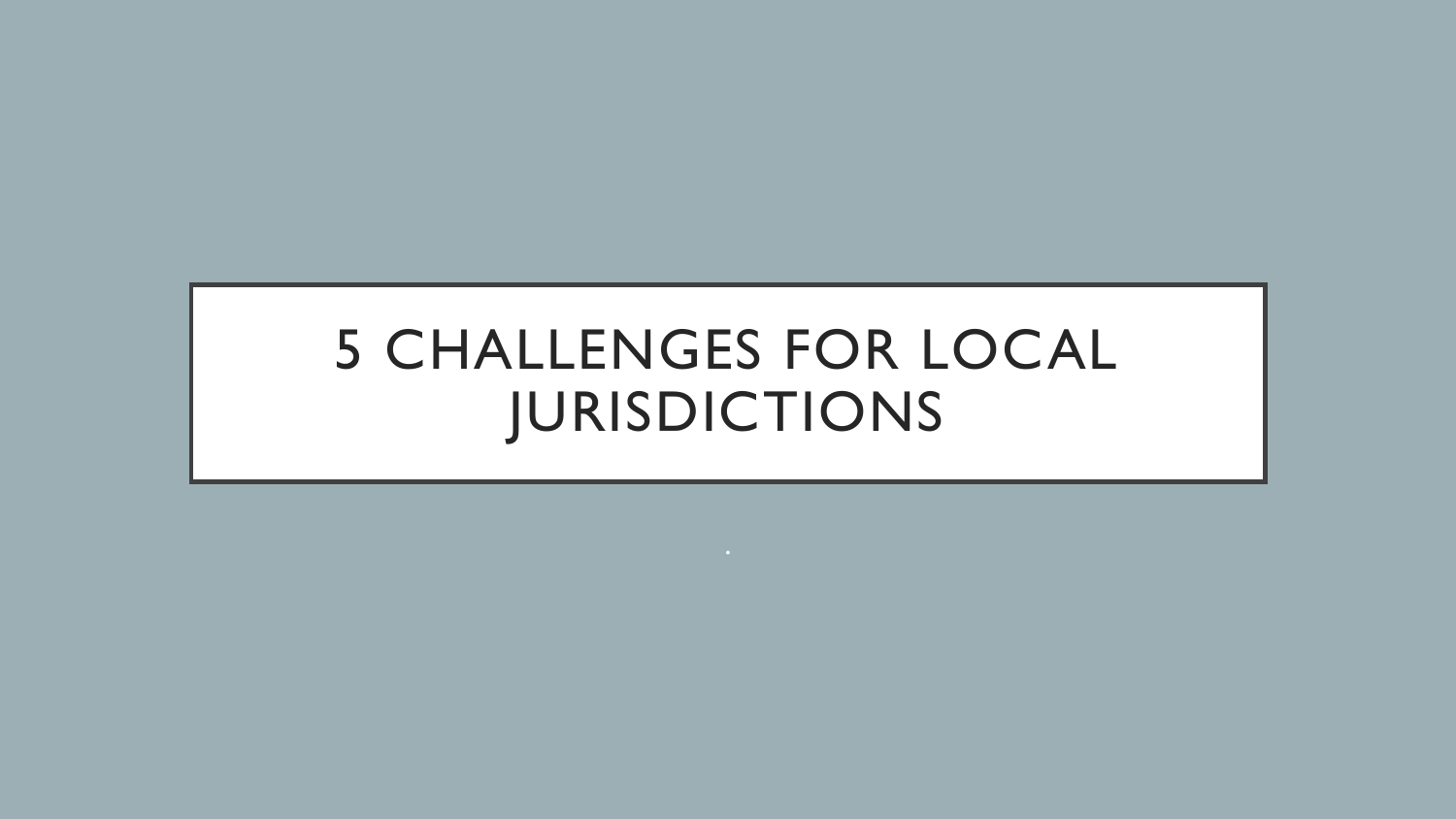Awareness of the Requirement to Redistrict

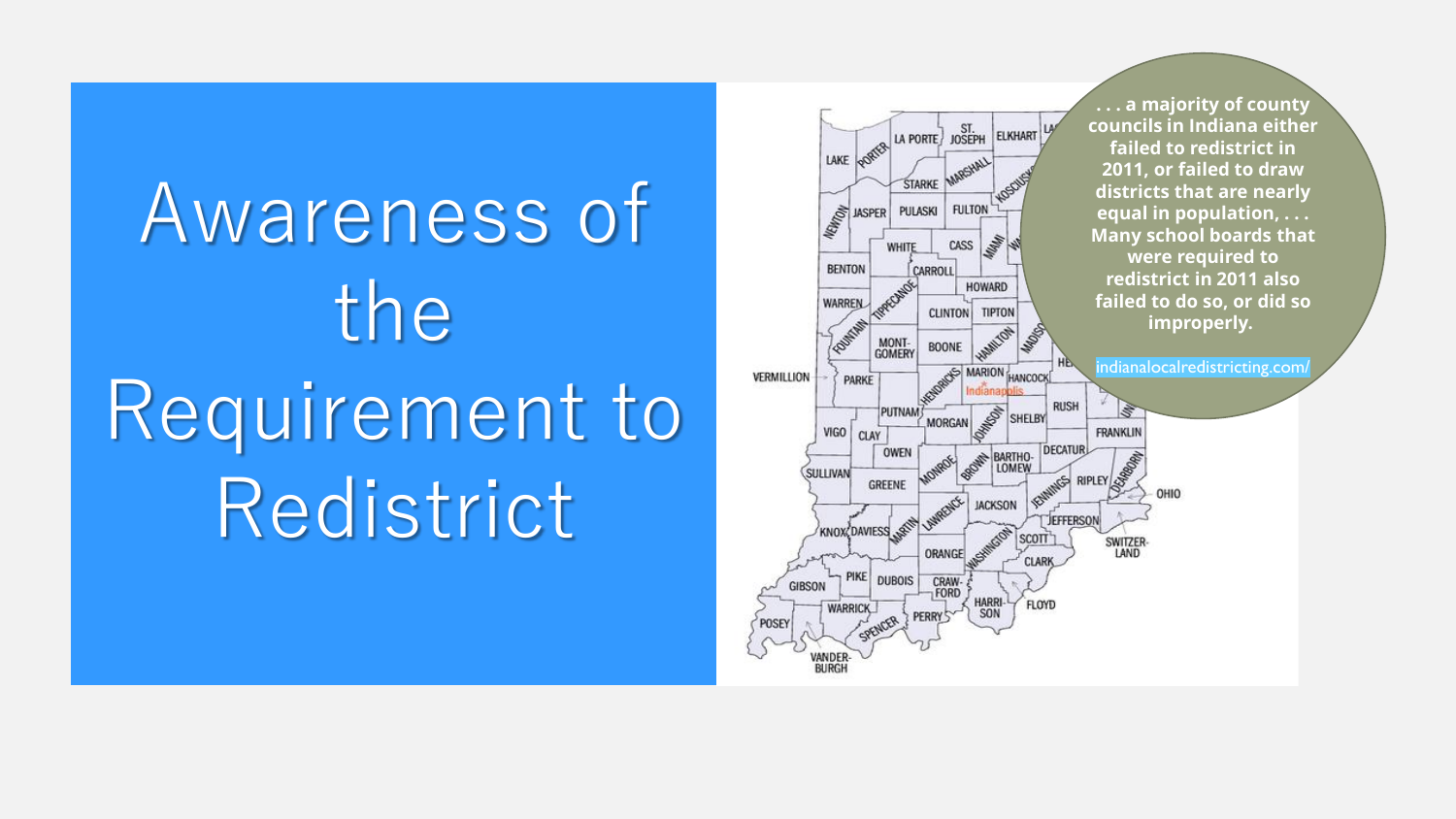# **Technical & Legal Support**

*Software GIS Operators Demographer (data person) Legal Advisor Voting Rights Consultant (maybe) Statistical Analyst (RPV) Hardware, Software, Support Staff Policy Advisors (guidelines)*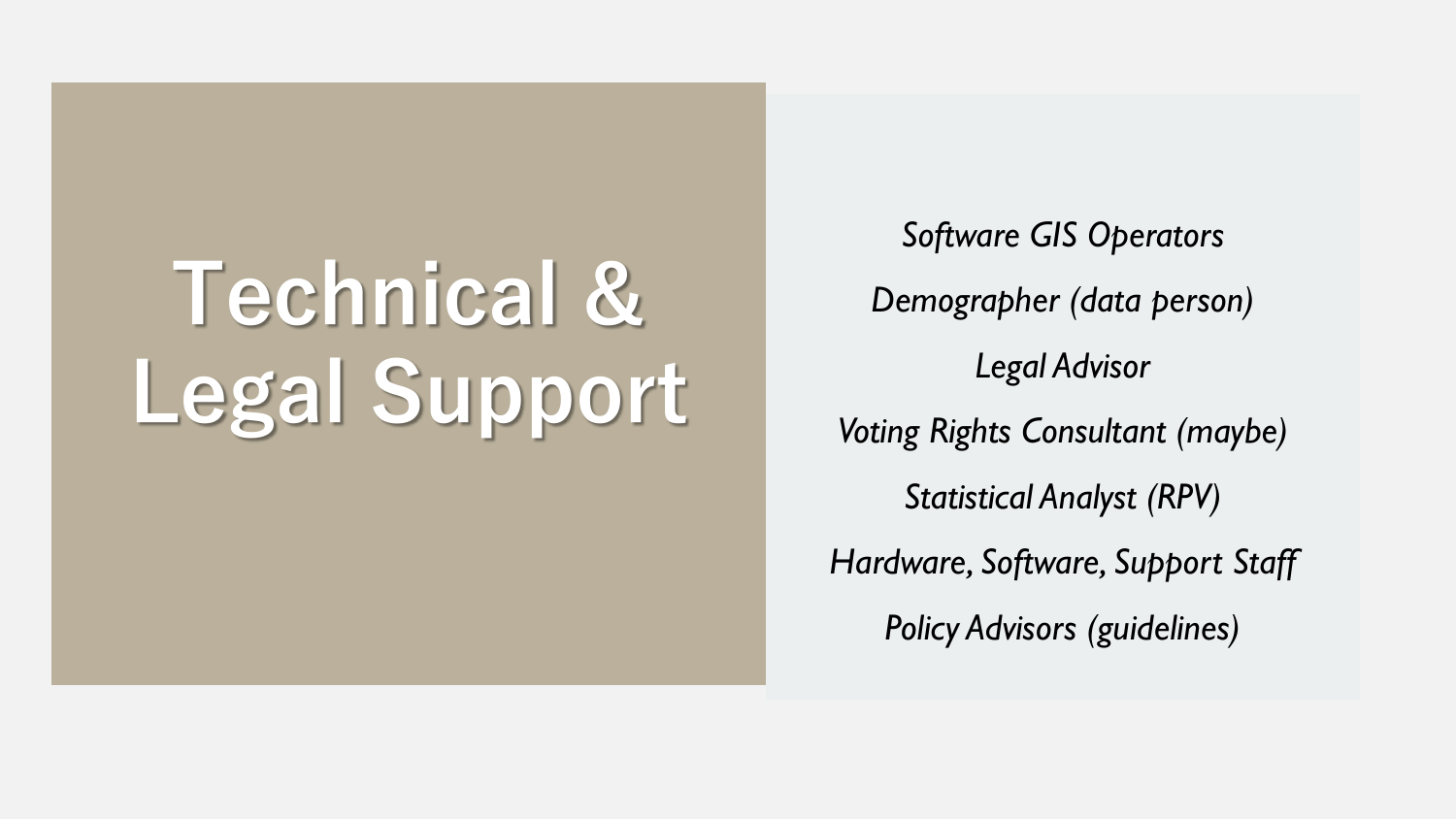# Census Data **Timeline Crunch for Local Elections**

- Wisconsin: Gov. vetoed bill to extend municipal elections until 2023/2024
- North Carolina: Some 2021 municipal elections have been delayed to 2022.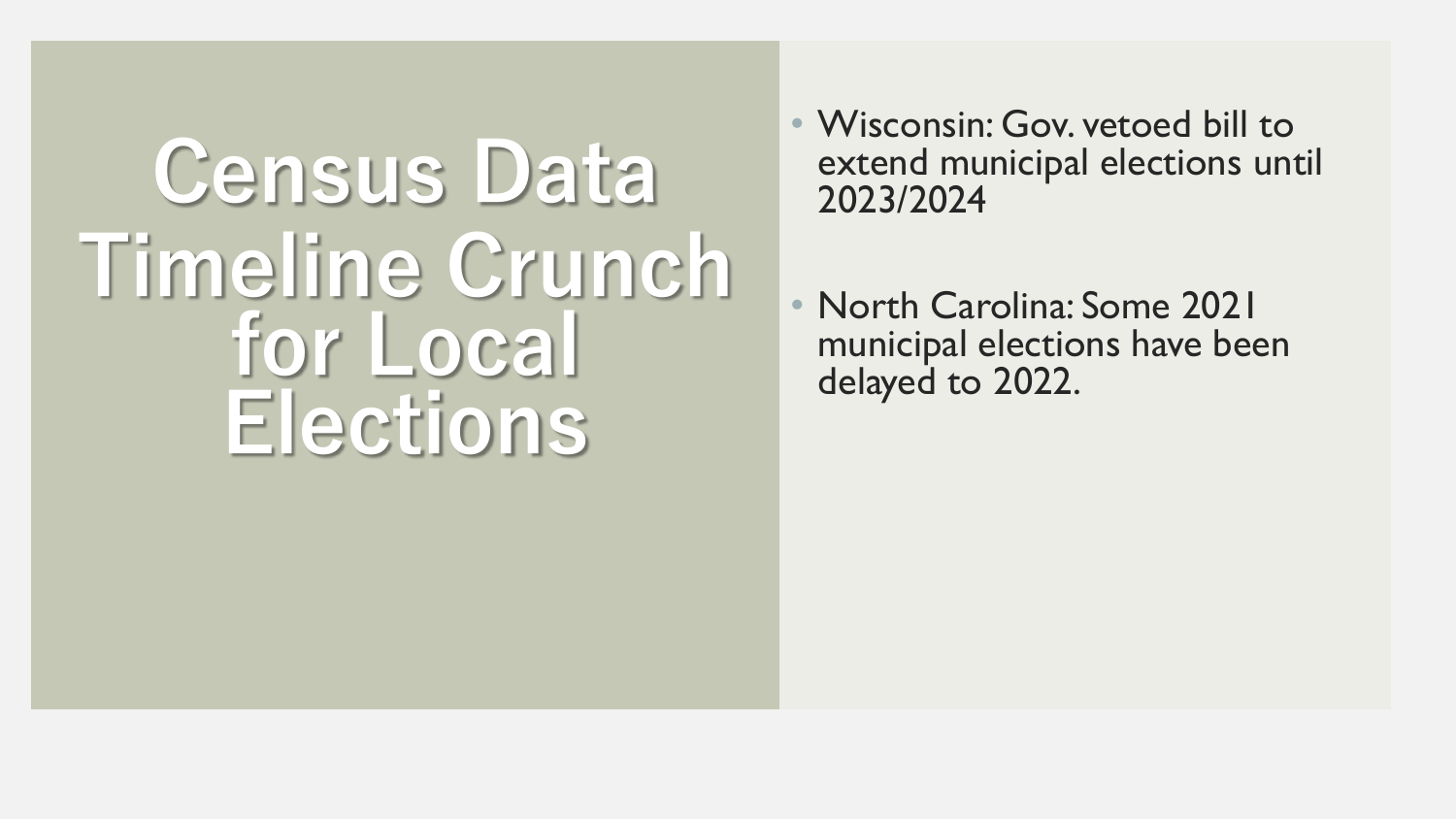# **Increasing Population Diversity Brings Up Novel VRA Issues**

#### Hispanic Origin and Race Distributions by Age Groups





U.S. Department of Commerce **Economics and Statistics Administration U.S. CENSUS BUREAU** census.gov

Source: Vintage 2017 Population Estimates www.census.gov/programs-surveys/popest.html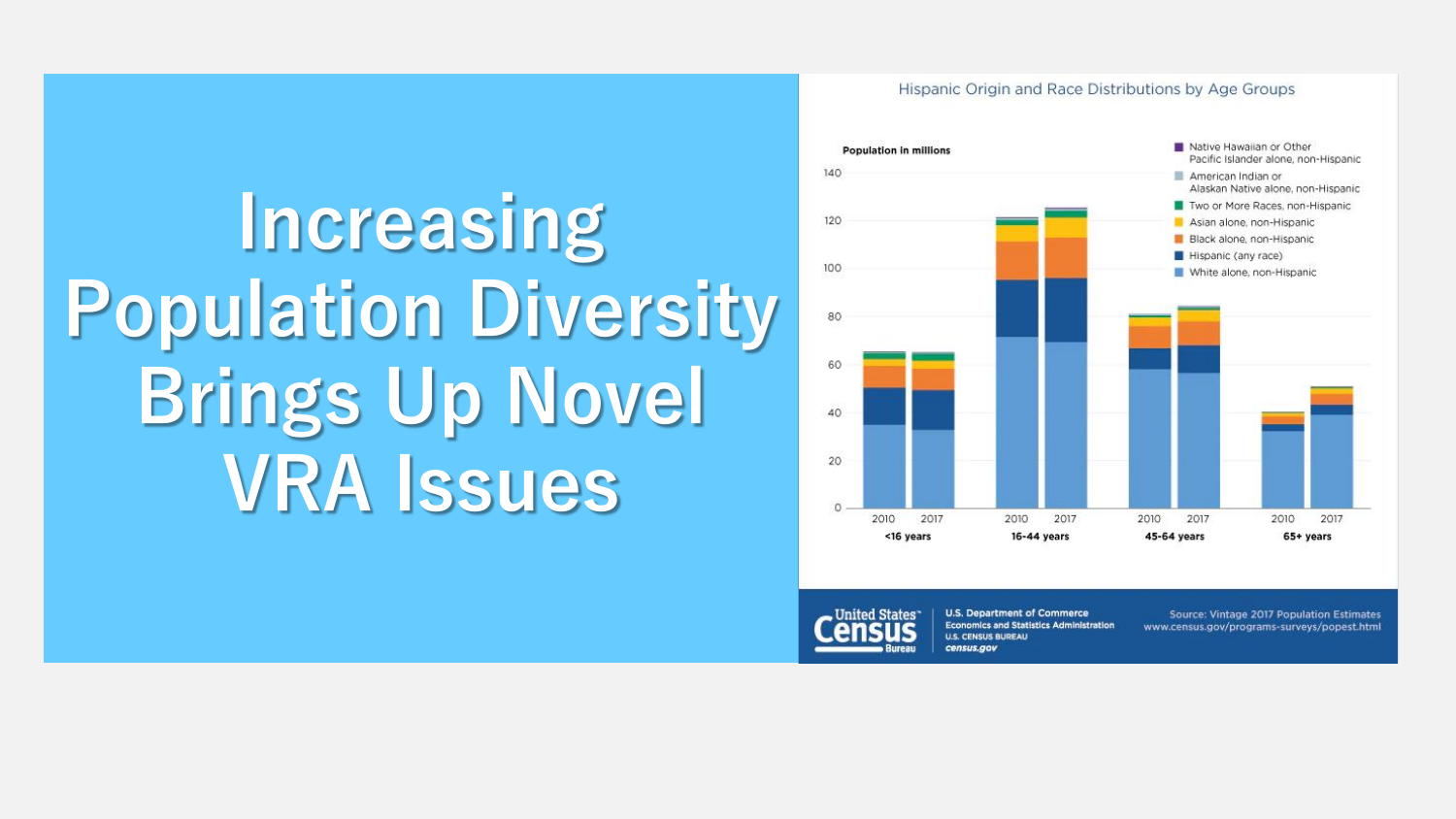**Increasing Population Diversity Brings Up Novel VRA Issues**

• Where To Go for More Info:

 $\bullet$  .

• Chapter 3 of NCSL'S Redistricting 2020 REDBOOK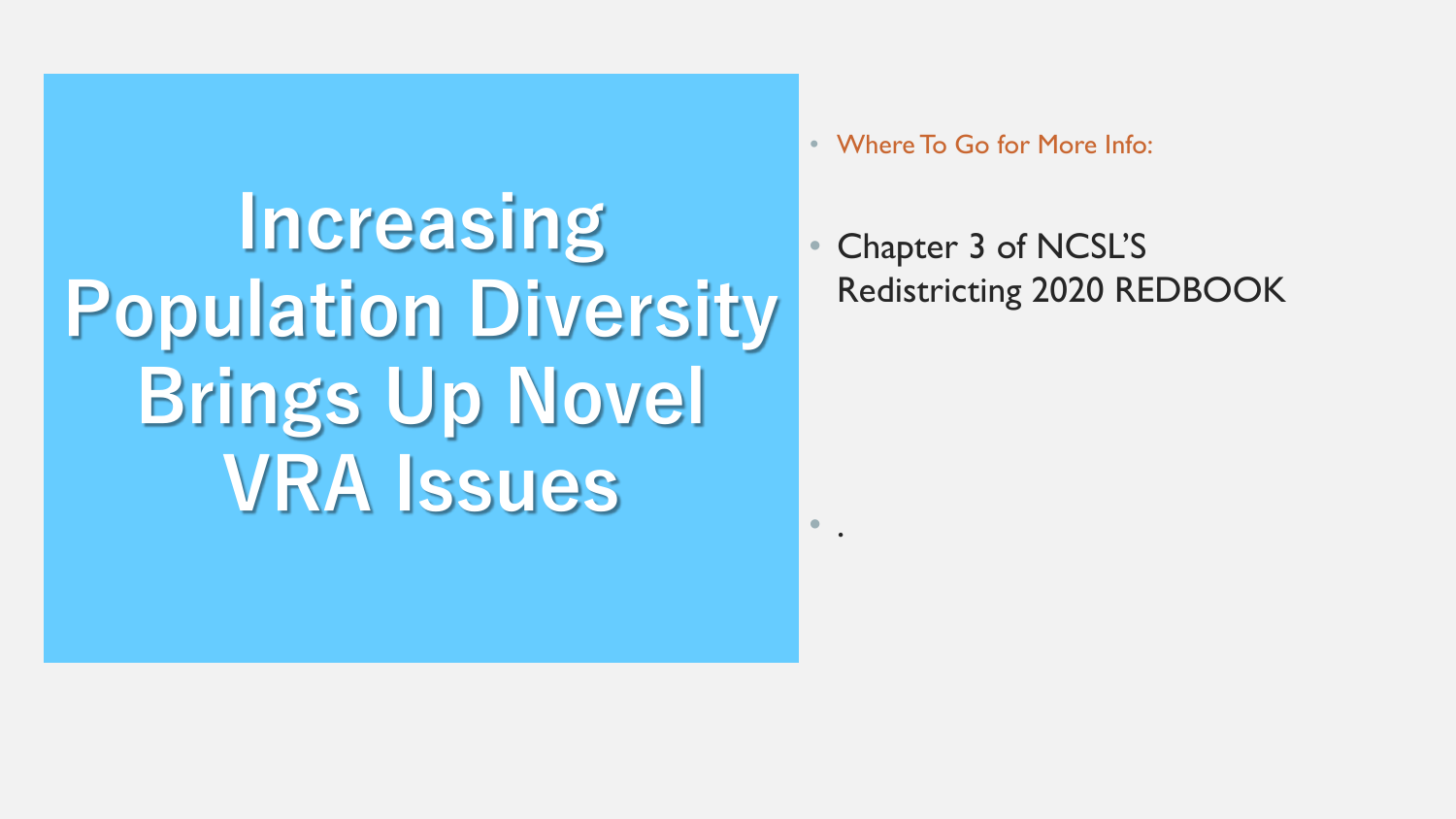**Differential Privacy will Affect Local Jurisdictions the Most**

- reported **population** totals in districts comprised of **rural areas are likely to be less accurate** than those created in more densely populated areas.
- Household data is separated from population data, leading to some logical inconsistencies, such as **households that show a population of less than one**, households with children but no adults.
- areas that are known to be unpopulated that will have population assigned.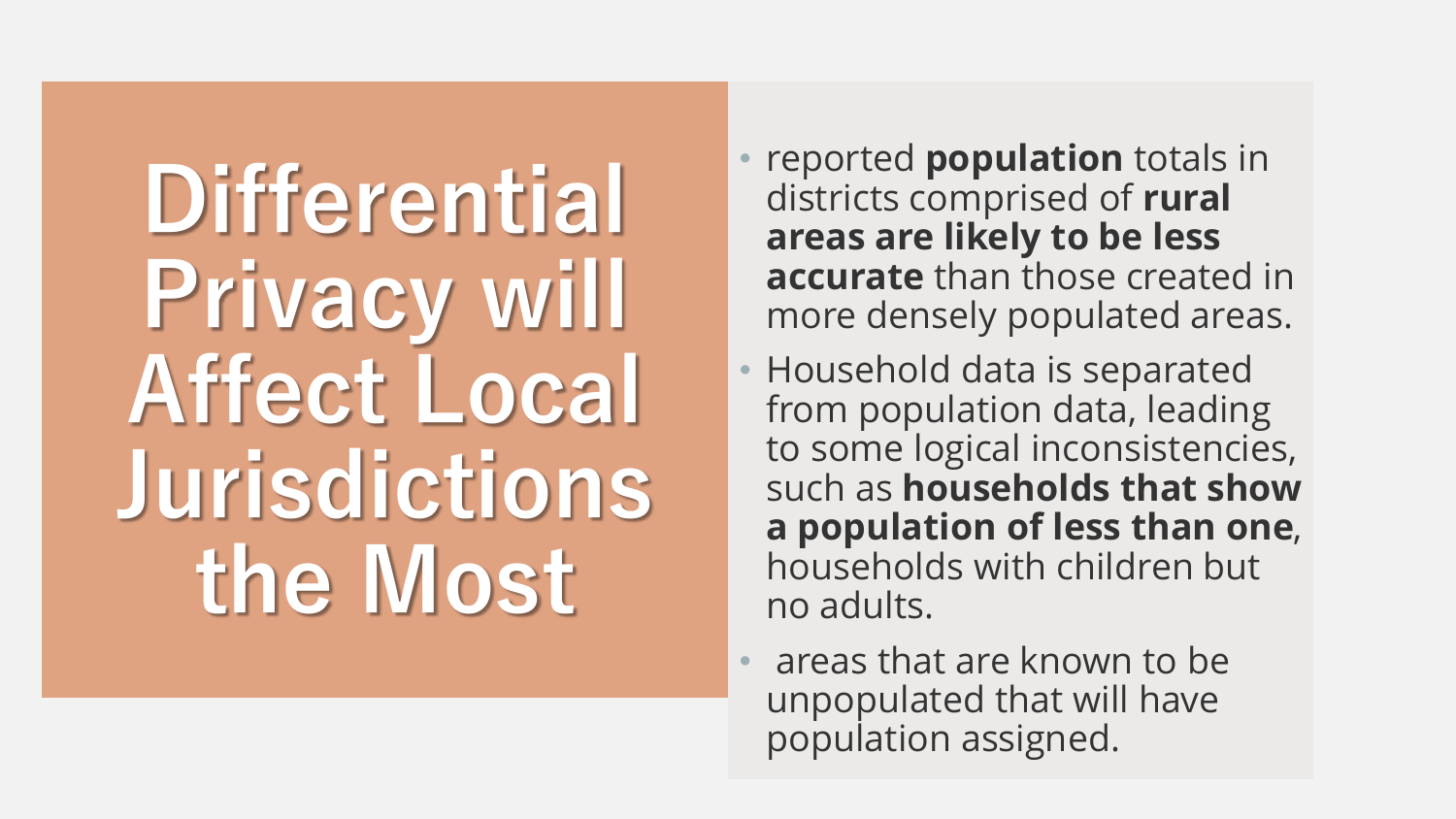**Differential Privacy will Affect Local Jurisdictions the Most**

- Where To Go for More Info:
- **Differential Privacy for Census Data Explained (NCSL)**

[https://www.ncsl.org/research/redistricting/differential-privacy](https://www.ncsl.org/research/redistricting/differential-privacy-for-census-data-explained.aspx)for-census-data-explained.aspx

• **2020 Census Data Products: Disclosure Avoidance Modernization**

https://www.census.gov/programs-surveys/decennial[census/decade/2020/planning-management/process/disclosure](https://www.census.gov/programs-surveys/decennial-census/decade/2020/planning-management/process/disclosure-avoidance.html)avoidance.html



**Education-Tools - Resources** 

<http://redistrictingonline.org/tag/differential-privacy/>